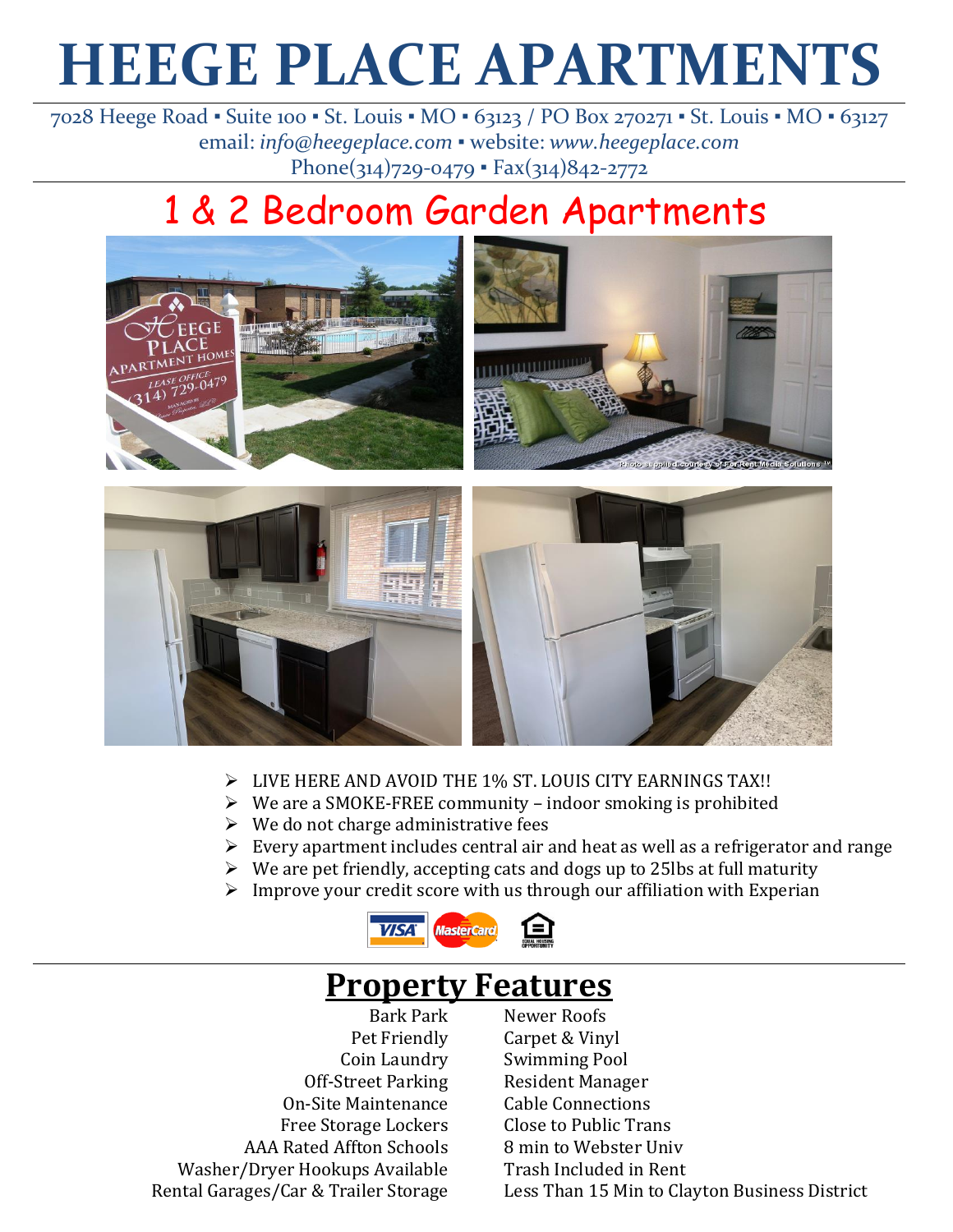

*We are centrally located near the intersection of Laclede Station and Watson Roads*

## **\*\*Heroes Special\*\***

# **Military/Police/Fire get 5% Off Rent**

# **1 Bedroom Apartments**

500 Sq Feet \$635-\$665 Monthly - Security Deposit \$600 600 Sq Feet \$660-\$680 Monthly - Security Deposit \$600 Add \$10 per month per adult for water / Add \$75 per month for 6-month lease

# **2 Bedroom Apartments**

800 Sq Feet \$775-\$805 Monthly - Security Deposit \$600 830 Sq Feet \$825-\$855 Monthly - Security Deposit \$600 Add \$10 per month per adult for water / Add \$75 per month for 6-month lease

**Prices are Subject to Change Without Notice**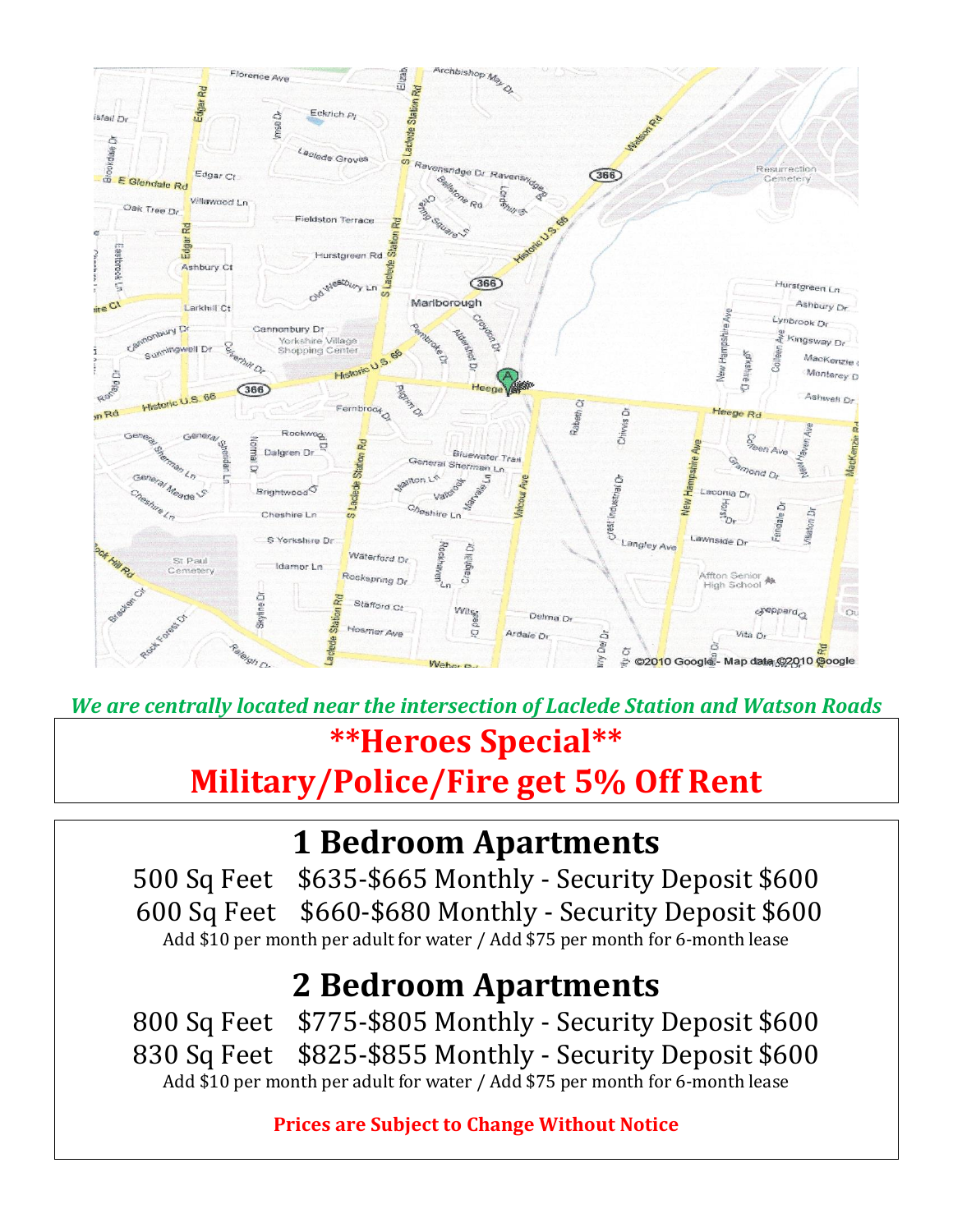

**Huntington II** 1 BDRM 600 Sq. Ft



**Garlington II** 2 BDRM/1B 830 Sq. Ft



Scan the QR Code to visit our website for more information.